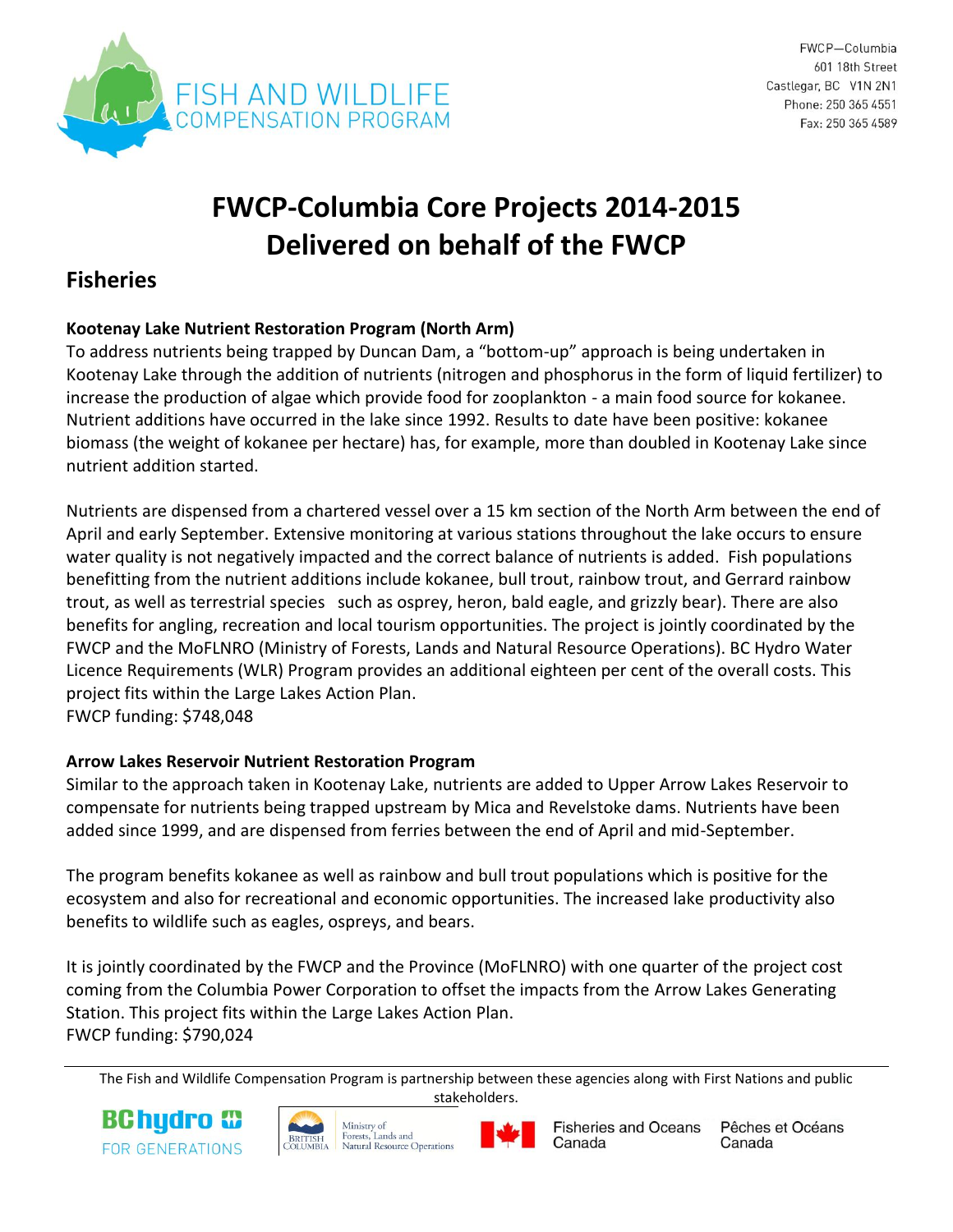#### **Meadow Creek Spawning Channel**

The channel was constructed in 1967 to compensate for the loss of spawning habitat for an estimated 2.8 million kokanee following the construction of Duncan Dam. The spawning channel operations are predominantly funded by the FWCP and managed by the Province (MoFLNRO).

Annual activities include gravel scarification (removing the finer sediments from the gravel), cleaning the settling pond, monitoring the adult kokanee escapement, and monitoring fry emigration to evaluate egg to fry survival. The target egg to fry survival is above 35 per cent with a target egg deposition of 40 million eggs, resulting in a target of at least 14 million fry emigrating from Meadow Creek in the spring of each year. This project fits within the Large Lakes Action Plan. FWCP funding: \$179,769

# **Hill Creek Spawning Channel**

The channel has been in operation since the early 1980s to compensate for kokanee and rainbow trout spawning habitat lost as a result the construction of Revelstoke Dam. Funding covers basic operations, maintenance and monitoring adult kokanee spawning escapement, kokanee fry emigration and rainbow trout redds. Egg to fry survival has consistently been above 50 per cent for the last few years, higher than the target of 30%. The target egg deposition is currently under review by MoFLNRO. The channel also produces rainbow trout and bull trout. The channel in conjunction with the nutrient restoration program is aimed towards maintaining healthy fish stocks which provide angling opportunities and economic benefits. The spawning channel operations are predominantly funded by the FWCP and managed by MoFLNRO. This project fits within the Large Lakes Action Plan.

FWCP funding: \$152,646

#### **Upper Columbia Sturgeon Culture**

White sturgeon of the upper Columbia river are an endangered species. There has been virtually no successful natural recruitment in the wild for several decades and therefore the sturgeon aquaculture program (spawning, rearing and raising juvenile white sturgeon at the Fisheries Hatchery near Wardner in the East Kootenay) is a critical "stop-gap" measure to ensure the population continues.

The FWCP provided funding towards the sturgeon conservation aquaculture program. Several thousand juvenile sturgeon will be raised to the age of 10 months prior to being released into the Columbia River. The FWCP, on behalf of the Upper Columbia White Sturgeon Recovery Initiative, coordinates the involvement of local schools and public in the release events that occur in late April/early May each year. The FWCP is also an active partner in the Upper Columbia White Sturgeon Recovery Initiative. This project fits within the Species of Interest Action Plan.

FWCP funding: \$230,000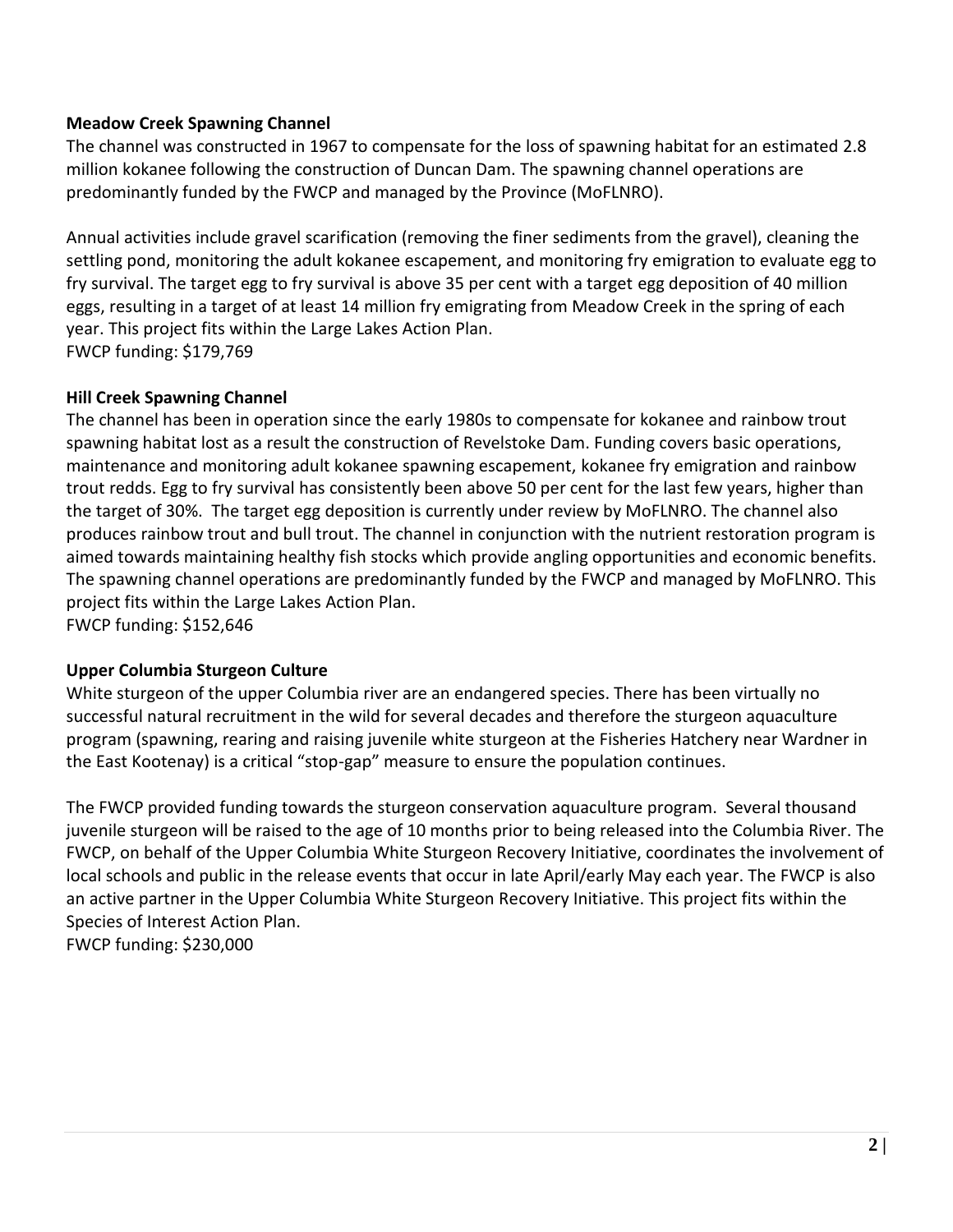# **Wildlife**

# **West Kootenay Enhancement**

Loss of valley-bottom wildlife habitat from the construction of hydro-electric facilities in the Basin has highlighted the importance of maintaining productivity of low elevation habitat in the West Kootenay. The work focuses on project identification, implementation of habitat enhancement or restoration activities including monitoring and invasive plant monitoring in the West Kootenay. Species targeted include elk, deer, bighorn sheep as well as a variety of non-game species including red and blue listed species. Priority areas identified for work include: North Deer Park, Twobit Creek, Tulip and Greymouth Creek. Wildlife tree creation is also a component of this project, focusing on Lewis's Woodpecker. This project fits within the Upland/Dryland Action Plan.

FWCP funding: \$253,604

## **East Kootenay Enhancement**

Loss of valley bottom wildlife habitat from BC Hydro dams in the Columbia system has elevated the importance of maintaining productivity of remaining low elevation habitat. The East Kootenay Enhancement Project includes the coordination, oversight and implementation of restoration activities including: prescription development; slash, pile and burn; burn planning; prescribed burns; monitoring and reporting. Priority areas identified for work include: Lazy Lake (slashing and piling), Stoddart Creek (ecosystem restoration prescription), Akisqnuk First Nation Reserve vegetation slashing and piling and, Brewery Ridge (spring prescribed burn with Wildlife Management Branch), Estella (fall prescribed burn, potentially with Wildfire Management Branch), and Wolf Creek (burn plan development). Vegetation monitoring occurs at previously treated restoration sites (Lewis Creek, North and South Stoddart Creek). Wildlife tree creation is also a component of this project, focusing on Lewis' Woodpecker. Flammulated Owl surveys are also a component of this project. Mineral licks will be identified and ranked for wildlife use. This project fits within the Upland/Dryland Action Plan.

FWCP funding: \$338,278

# **Land Management Operations**

The FWCP leads and supports land management on conservation land acquired with the help of contributions from the FWCP, as well as lands transferred from BC Hydro, to the provincial government as compensation for Seven Mile and Arrow Lakes Reservoir impacts. Land management plans guide actions on conservation properties that include access management, invasive plant control, habitat restoration and protection, signage, and public involvement.

Areas to be targeted for action in 2014-2015 include the Pend d'Oreille Valley, Lower Columbia, Marsden Face, Deer Park (Arrow Lakes Reservoir), North Kootenay Lake, Elk Valley, East Kootenay Trench and Darkwoods Property (South Kootenay Lake). Other components of the project include the development of a restoration prescription for one of the North Kootenay properties, a Grizzly Bear management plan for one of the North Kootenay conservation properties and monitoring access at a Slocan Island conservation property. This project fits within the Upland/Dryland and Wetland/Riparian Action Plans. FWCP funding: \$332,009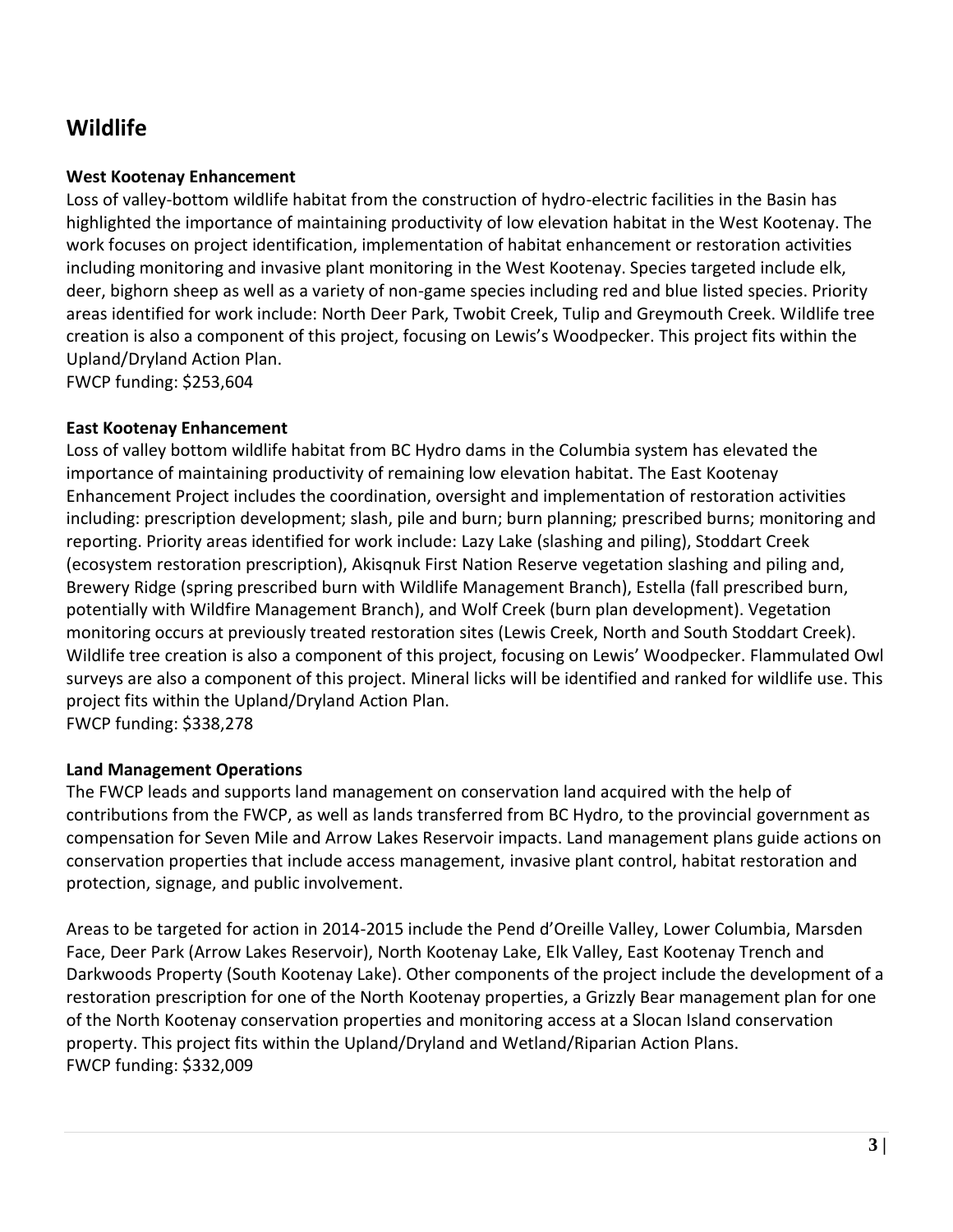#### **Non Game Enhancement**

The Non Game Enhancement Project includes the coordination, oversight and implementation of a wide variety of projects on non-game species impacted by reservoir habitat losses and the associated monitoring and reporting. The projects focus on critical habitat features that are important for species reproduction and survival such as roosting, denning and nesting habitat. Inventory and monitoring of non-game species is conducted to increase our understanding of species distribution and their habitat requirements in the Columbia basin. Tasks within this project that fit within the scope of the Species of Interest, Wetland and Riparian, Uplands and Drylands, Small Lakes and Large Lakes Action Plans.

Activities for 2014-15 include monitoring and maintaining Townsend's big-eared bats maternity roosts near Cranbrook, maintaining badger crossing and structures in the East Kootenays, monitoring and maintaining loon nests in Whatshan Reservoir, completing an inventory of Great Blue Heron next colonies in the East and West Kootenays, monitoring Lewis's Woodpecker and Vaux's nest boxes, controlling vegetation and monitoring turtle nesting sites in Argenta and Elizabeth Lake near Cranbrook, and continuing with maintaining, managing and monitoring of fencing for Western Toads at Summit Lake. The Ministry of Transportation and Infrastructure is a partner in upgrading toad-crossing infrastructure. There is also support for the annual toad event held in late August at Summit Lake. This project fits within several action plans: Species of Interest – focal and recovery species, Large Lakes, Small Lakes and Wetland/Riparian. FWCP funding: \$174,840

#### **Northern Leopard Frog**

The northern leopard frog is a wetland dependant species that has been adversely impacted by dam construction and operation due to the significant loss of wetland habitat within their historic range in the Columbia Basin. Although once widespread within the Columbia Basin, northern leopard frogs are now restricted to only two sites: the remnant wild population of the Creston Valley Wildlife Management Area (CVWMA) and the reintroduced population at Bummers Flats. Activities for this year include performing monitoring during the spring migration to determine timing and over-wintering habitat (to help address road mortality); monitoring population status; continuing the augmentation of the Bummers Flats population; supporting Vancouver Aquarium in its attempt to breed the northern leopard frogs in captivity; supporting the frogs' reintroduction into Columbia Marsh; and supporting habitat enhancement at Leach Lake Unit #4. This project fits within the Species of Interest Action Plan (recovery species). FWCP funding: \$187,410

#### **Large Mammal Monitoring**

The Large Mammal Monitoring project includes completing night counts in the Pend d'Oreille. Originally it was used to try to estimate pre and post dam populations sizes. In more recent years, Large Mammal Monitoring has been used to detect changes in species numbers, so that management can be applied accordingly to the needs, by species and areas. Where possible future restoration sites are identified and where treatments have occurred, responses of ungulate populations can be monitored. Deer will be counted at pre-selected areas on consecutive days, during green up, until the maximum number of deer observed is achieved. This technique has been employed in the Pend d'Oreille since 1974. In addition, the dataset will be analyzed to determine if there is a correlation between deer observed, harvest rates and inventory results. This project fits within the Uplands/Drylands and Species of Interest Action Plans**.** FWCP funding: \$29,050